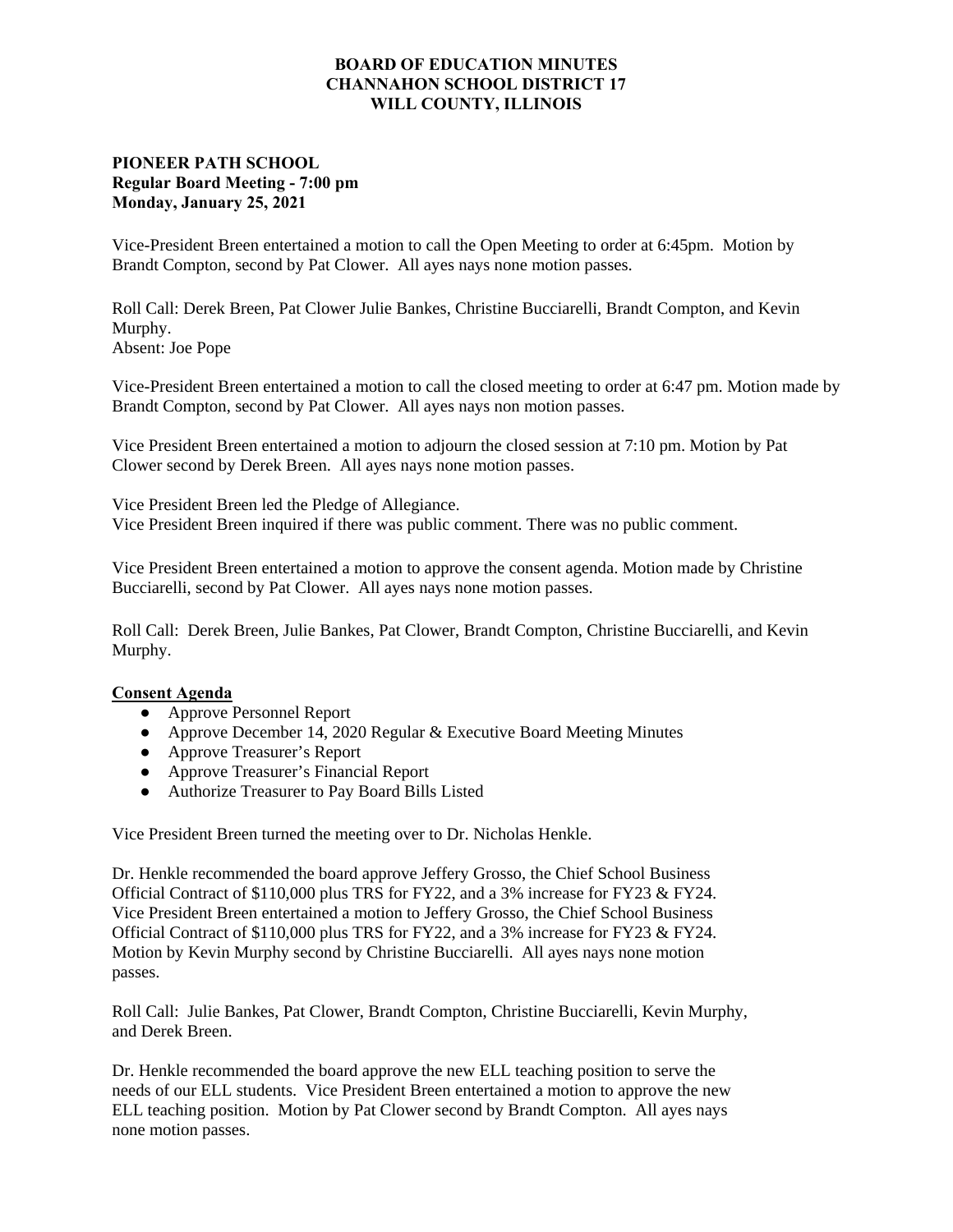Dr. Henkle recommended the board approve the Second/Final read of Press Plus Policy 106 with the following amendments. Exclude 6:300, 6:310 and 6:320. Policies which align with High Schools. Table 4:55 – policy to reflect correct amounts of \$500 each purchase, \$5,000 per billing cycle. Vice President Breen entertained a motion to approve the Second/Final reads of Press Plus Policy 106 with the listed amendments. Motion by Pat Clower, second by Christine Bucciarelli. All ayes nays none motion passes.

Roll Call: Brandt Compton, Christine Bucciarelli, Kevin Murphy, Derek Breen, Julie Bankes, and Pat Clower

Dr. Henkle recommended the board approve full-time, long-term substitutes, one (1) sick day for every fifteen (15) days they work in the district (maximum of 11 earned days). These days are to be used when the 80 hours of Covid time is exhausted and will expire at the conclusion of the school year. Vice President Breen entertained a motion to approve fulltime, long-term substitutes, one (1) sick day for every fifteen (15) days they work in the district (maximum of 11 earned days). These days are to expire at the conclusion of the school year. Motion by Kevin Murphy second by Christine Bucciarelli. All ayes nays none motion passes.

Roll Call: Christine Bucciarelli, Kevin Murphy, Derek Breen, Julie Bankes, Pat Clower, and Brandt Compton.

Dr. Henkle motioned to approve the release/non release of the last 6 months of Executive written minutes. Vice President Breen entertained a motion to approve the non-release of the last 6 months of Executive written minutes. Motion by Christine Bucciarelli second by Derek Breen. All ayes nays none motion passes.

Roll Call: Kevin Murphy, Derek Breen, Julie Bankes, Pat Clower, Brandt Compton, and Christine Bucciarelli.

Dr. Henkle recommended the board approve the FY22 Calendar. Vice President Breen entertained a motion to approve the FY22 Calendar. Motion by Julie Bankes second by Christine Bucciarelli. Voice Vote: All ayes nays none motion passes.

Dr. Henkle recommended the board extend the FFCRA leave until the conclusion of the 2020-2021 school year including the family and medical leave for specified reasons related to COVID 19. Vice President Breen entertained a motion to extend the FFCRA leave until the conclusion of the 2020-2021 school year including the family and medical leave for specified reasons related to COVID 19. Motion by Kevin Murphy second by Julie Bankes. All ayes nays none motion passes.

Roll Call: Derek Breen, Julie Bankes, Pat Clower, Brandt Compton, Christine Bucciarelli, and Kevin Murphy.

Dr. Henkle brought back information the board requested on local school districts participating in giving financial help to the Illinois Elementary School Association (IESA), (a non- governmental organization) who concern is over a lack of income due to COVID. Dr. Henkle recommended the board consider donating \$5 to \$10 per student (approximately \$12,000) to aid the IESA. The board discussed a contribution of \$10,000 total to be paid in monthly installments. Dr. Henkle to bring back to board for action in February.

Dr. Henkle informed the board on the in house BiNaxNOW Covid Testing and Vaccination Plan for the staff in CSD17. Expectation is to receive the vaccines within 4-6 weeks.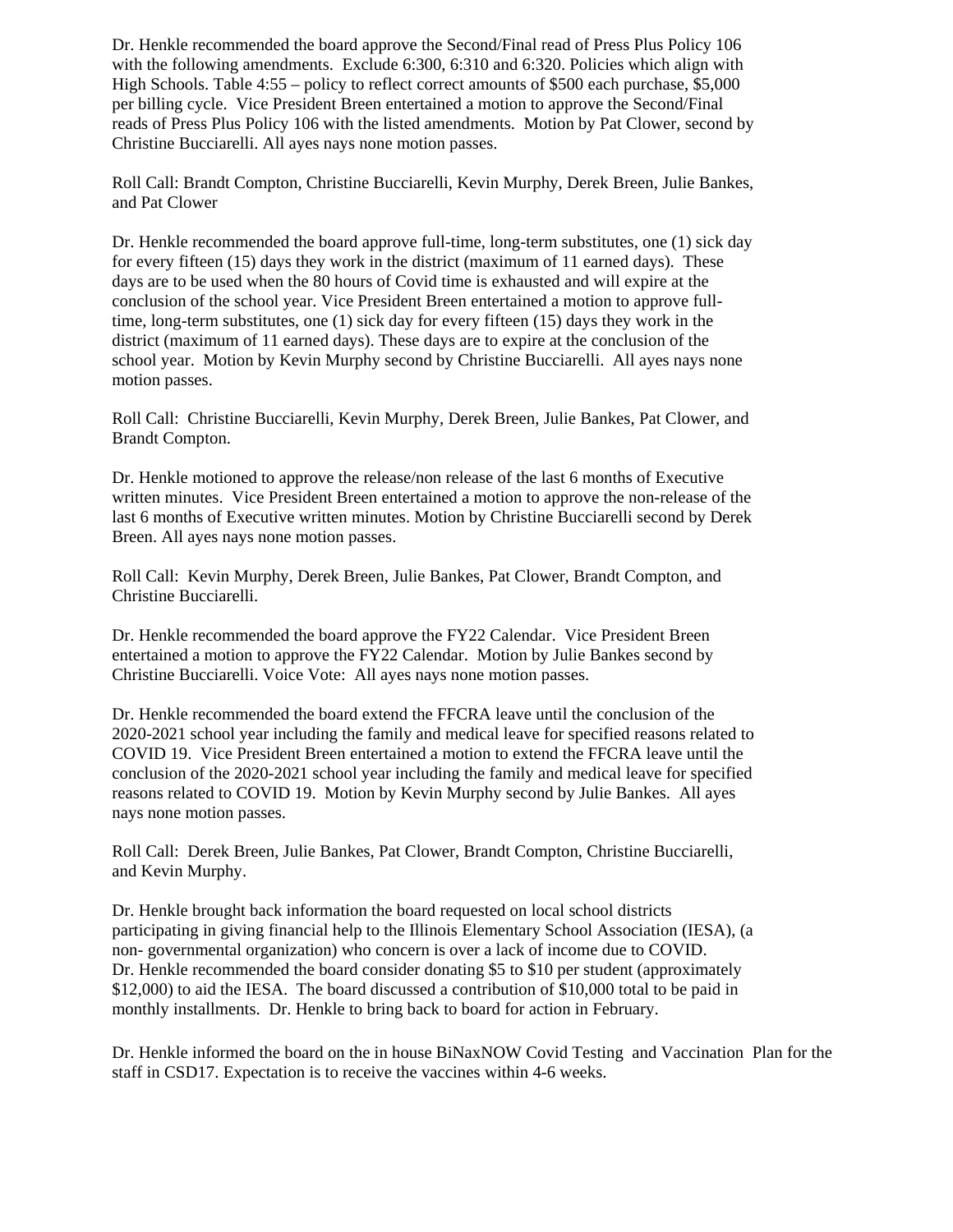Dr. Henkle recommended the FY22 Fees remain unchanged. The board agreed. Dr. Henkle to bring back in February for action.

Kdg-Grade 4<sup>th</sup> - Tech Fee \$50  $5<sup>th</sup> - 8<sup>th</sup>$  - Tech Fee \$63 Grade  $8^{th}$  - \$35 Band \$15 Interscholastic Sports \$15 Lunch \$2.60 Adult Lunch \$3.10

Vice President Breen turned the meeting over to Mr. Schroeder.

Mr. Schroeder recommended the board designate the Superintendent and the Chief School Business Official to prepare the 2021-2022 Budget in tentative form. Vice President Breen entertained a motion to designate the Superintendent and the Chief School Business Official to prepare the 2021-2022 Budget in tentative form. Motion by Kevin Murphy second by Julie Bankes. All ayes nays none motion passes.

Roll Call: Julie Bankes, Pat Clower, Brandt Compton, Christine Bucciarelli, Kevin Murphy, and Derek Breen.

Mr. Schroeder recommended the board authorize the sale of the 2009 F-350 to Channahon Park District for \$5,000 upon delivery of the New 2021 F-250 truck. Vice President Breen entertained a motion to authorize the sale of the 2009 F-350 to Channahon Park District for \$5,000 upon delivery of the New 2021 F-250 truck. Motion by Brandt Compton second by Derek Breen. All ayes nays none motion passes.

Roll Call: Pat Clower, Brandt Compton, Christine Bucciarelli, Kevin Murphy, Derek Breen, and Julie Bankes.

Mr. Schroeder gave the board information on the Elementary and Secondary School Emergency Relief Grants. The initial Grant I was for 138K. The ESSER Grant II is estimated to provide \$616K additional funding to Channahon.

Mr. Schroeder recommended the board accept and approve the proposal of Dell Technologies for the amount of \$72,072.10 including 5 year of maintenance and support.

|                            | Dell        |  |
|----------------------------|-------------|--|
| <b>Switches</b>            | \$12,450.94 |  |
| Servers & Storage          | \$59,621.16 |  |
| <b>Vmware Software 5yr</b> | \$ Included |  |
| <b>Setup</b>               | \$ Included |  |
| <b>Total</b>               | \$72,072.10 |  |
| Maint & Support included   | 5 Years     |  |

Vice President Breen entertained a motion to accept and approve the proposal of Dell Technologies for the amount of \$72,072.10 including 5 year of maintenance and support. Motion by Pat Clower second by Kevin Murphy. All ayes nays none motion passes.

Roll Call: Brandt Compton, Christine Bucciarelli, Kevin Murphy, Derek Breen, Julie Bankes, and Pat Clower.